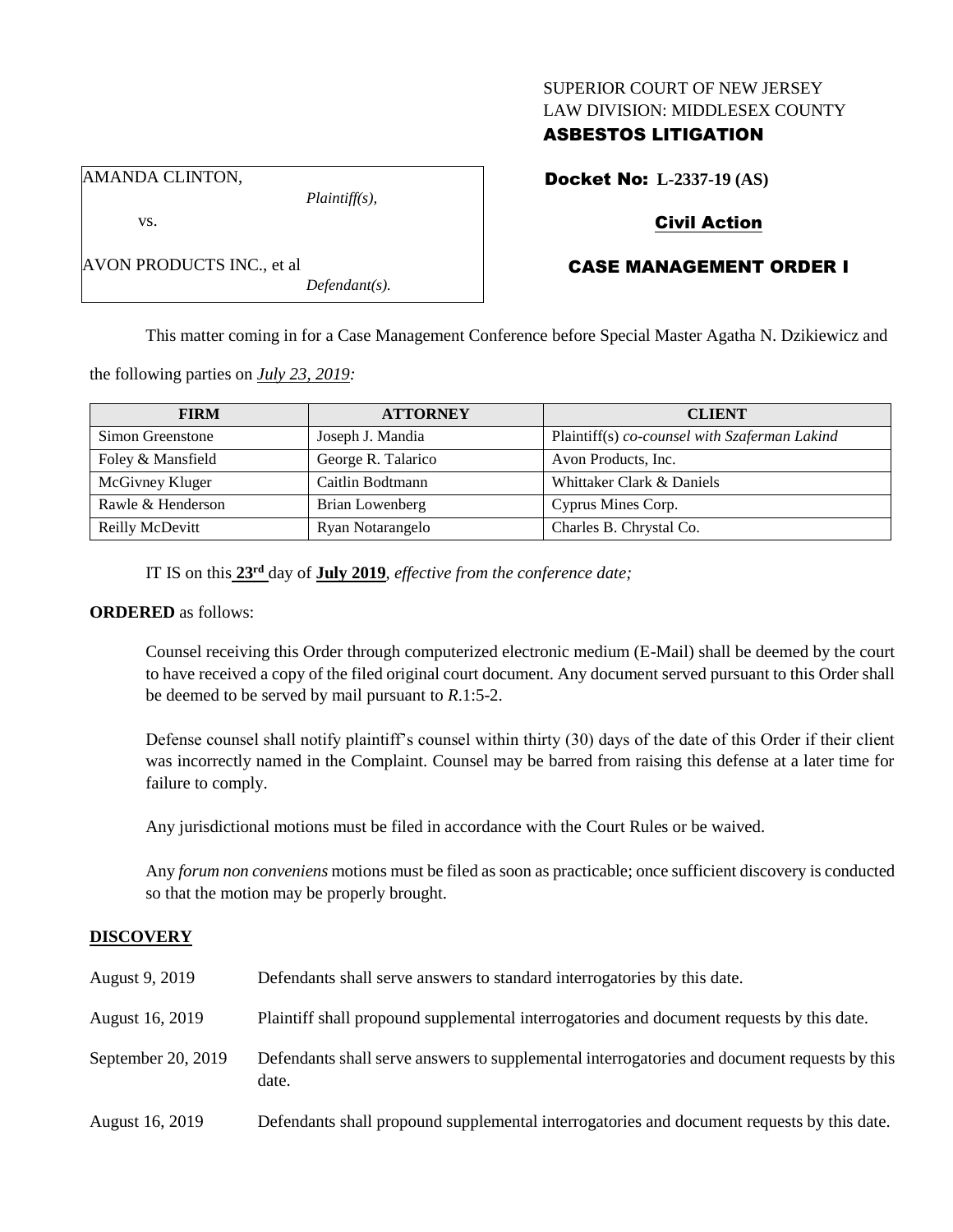| September 20, 2019 | Plaintiff shall serve answers to supplemental interrogatories and document requests by this<br>date.                                                                                                        |
|--------------------|-------------------------------------------------------------------------------------------------------------------------------------------------------------------------------------------------------------|
| October 31, 2019   | Fact discovery, including depositions, shall be completed by this date. Plaintiff's counsel shall<br>contact the Special Master within one week of this deadline if all fact discovery is not<br>completed. |
| October 31, 2019   | Depositions of corporate representatives shall be completed by this date.                                                                                                                                   |

### **EARLY SETTLEMENT**

March 6, 2020 Settlement demands shall be served on all counsel and the Special Master by this date.

## **MEDICAL EXPERT REPORT**

| October 18, 2019 | Plaintiff shall serve medical expert reports by this date.                                                                                                                                                                                               |
|------------------|----------------------------------------------------------------------------------------------------------------------------------------------------------------------------------------------------------------------------------------------------------|
| October 18, 2019 | Upon request by defense counsel, plaintiff is to arrange for the transfer of pathology specimens<br>and x-rays, if any, by this date.                                                                                                                    |
| January 17, 2020 | Defendants shall identify its medical experts and serve medical reports, if any, by this date. In<br>addition, defendants shall notify plaintiff's counsel (as well as all counsel of record) of a<br>joinder in an expert medical defense by this date. |

## **LIABILITY EXPERT REPORTS**

| December 18, 2019                                            | Plaintiff shall identify its liability experts and serve liability expert reports by this date or |  |  |  |
|--------------------------------------------------------------|---------------------------------------------------------------------------------------------------|--|--|--|
| waive any opportunity to rely on liability expert testimony. |                                                                                                   |  |  |  |

January 17, 2020 Defendants shall identify its liability experts and serve liability expert reports, if any, by this date or waive any opportunity to rely on liability expert testimony.

### **SUMMARY JUDGMENT MOTION PRACTICE**

- January 17, 2020 Plaintiff's counsel shall advise, in writing, of intent not to oppose motions by this date.
- January 31, 2020 Summary judgment motions shall be filed no later than this date.
- February 28, 2020 Last return date for summary judgment motions.

### **ECONOMIST EXPERT REPORTS**

- December 18, 2019 Plaintiff shall identify its expert economists and serve expert economist report(s), if any, by this date or waive any opportunity to rely on economic expert testimony.
- January 17, 2020 Defendants shall identify its expert economists and serve expert economist report(s), if any, by this date or waive any opportunity to rely on economic expert testimony.

### **EXPERT DEPOSITIONS**

March 23, 2020 Expert depositions shall be completed by this date. To the extent that plaintiff and defendant generic experts have been deposed before, the parties seeking that deposition in this case must

 $\_$  , and the set of the set of the set of the set of the set of the set of the set of the set of the set of the set of the set of the set of the set of the set of the set of the set of the set of the set of the set of th